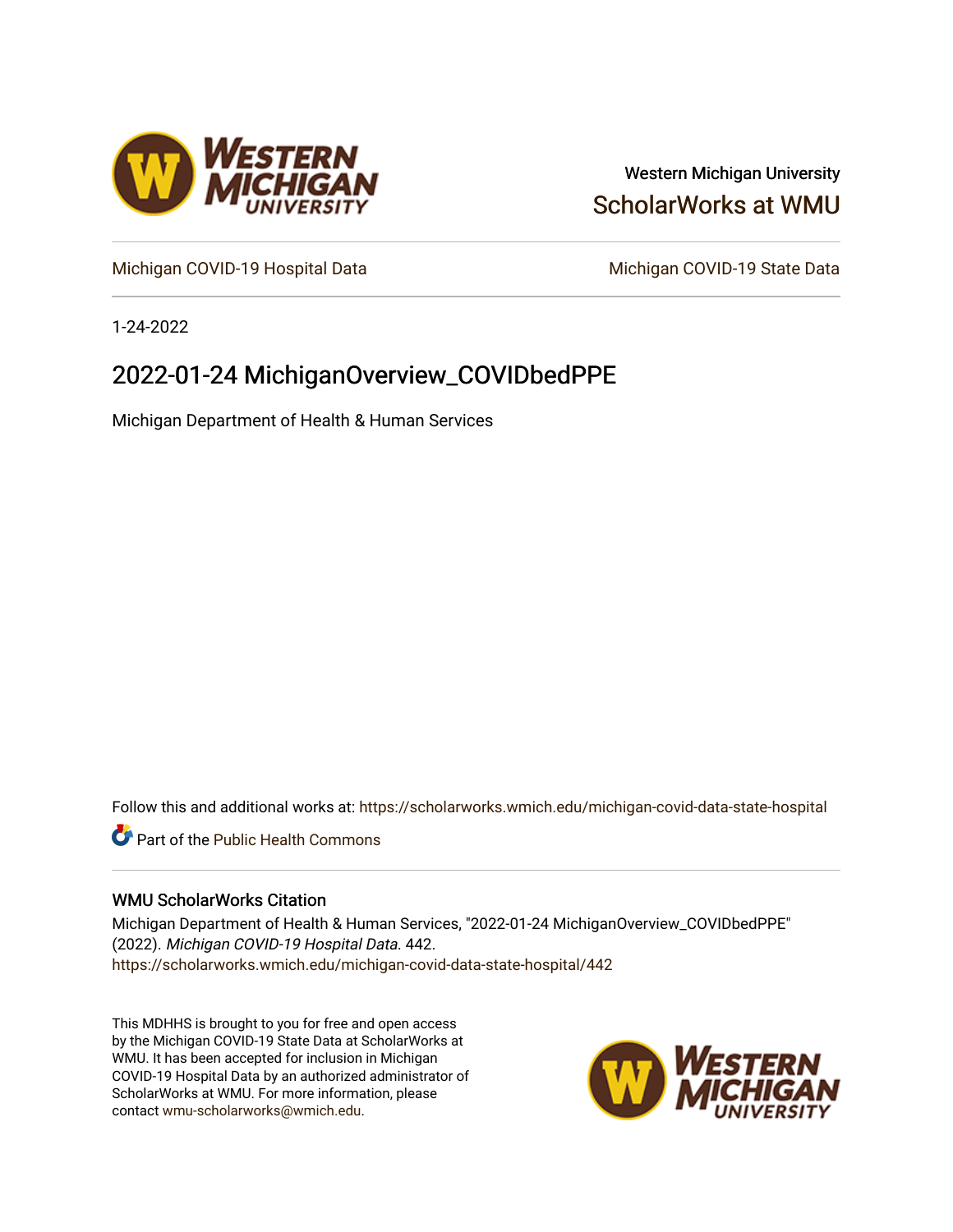# **Statewide Available PPE and Bed Tracking**

**Note:** Data on this page is updated Monday, Wednesday & Friday.

| Statewide Hospital Capacity Report COVID-19 1/24/2022* |                                    |                                                    |                                          |                                                                 |                                                             |                                                           |                 |                                    |                                 |                                               |
|--------------------------------------------------------|------------------------------------|----------------------------------------------------|------------------------------------------|-----------------------------------------------------------------|-------------------------------------------------------------|-----------------------------------------------------------|-----------------|------------------------------------|---------------------------------|-----------------------------------------------|
| <b>Region</b>                                          | <b>All Hospital</b><br><b>Beds</b> | <b>All Adult</b><br><b>Hospital</b><br><b>Beds</b> | All Hospital<br>Inpatient<br><b>Beds</b> | <b>All Hospital</b><br>Inpatient<br><b>Bed</b><br>$ $ Occupancy | <b>Adult</b><br><b>Hospital</b><br>Inpatient<br><b>Beds</b> | <b>Adult Hosp</b><br>Inpatient<br><b>Bed</b><br>Occupancy | <b>ICU Beds</b> | <b>ICU Bed</b><br><b>Occupancy</b> | <b>Adult ICU</b><br><b>Beds</b> | <b>Adult ICU</b><br><b>Bed</b><br>∣Occupancyl |
| Region 1                                               | 1766                               | 1640                                               | 1509                                     | 1250                                                            | 1266                                                        | 1170                                                      | 215             | 175                                | 207                             | 170                                           |
| Region 2N                                              | 9173                               | 6072                                               | 5675                                     | 4440                                                            | 5387                                                        | 4276                                                      | 590             | 449                                | 574                             | 441                                           |
| <b>Region 2S</b>                                       | 7969                               | 7088                                               | 6788                                     | 5734                                                            | 5973                                                        | 5030                                                      | 981             | 800                                | 696                             | 599                                           |
| Region 3                                               | 2914                               | 2790                                               | 2573                                     | 2129                                                            | 2422                                                        | 2029                                                      | 389             | 330                                | 320                             | 289                                           |
| Region 5                                               | 1790                               | 1724                                               | 1397                                     | 1083                                                            | 1370                                                        | 1066                                                      | 188             | 123                                | 181                             | 118                                           |
| Region 6                                               | 3333                               | 2794                                               | 2812                                     | 2296                                                            | 2466                                                        | 2000                                                      | 422             | 372                                | 269                             | 234                                           |
| Region 7                                               | 941                                | 890                                                | 823                                      | 584                                                             | 781                                                         | 572                                                       | 161             | 126                                | 139                             | 115                                           |
| Region 8                                               | 752                                | 734                                                | 543                                      | 301                                                             | 520                                                         | 294                                                       | 82              | 51                                 | 63                              | 47                                            |
| <b>Totals</b>                                          | 28638                              | 23732                                              | 22120                                    | 17817                                                           | 20185                                                       | 16437                                                     | 3028            | 2426                               | 2449                            | 2013                                          |

\*Data is preliminary and subject to change.

COVID-19 Metrics 1/24/2022

| <b>OUVID-10 MULLIUS IIZTIZUZZ</b>                    |                 |      |                                 |                 |                 |                 |                 |                 |               |
|------------------------------------------------------|-----------------|------|---------------------------------|-----------------|-----------------|-----------------|-----------------|-----------------|---------------|
| <b>HCC Region</b>                                    | <b>Region 1</b> |      | $ $ Region 2N $ $ Region 2S $ $ | <b>Region 3</b> | <b>Region 5</b> | <b>Region 6</b> | <b>Region 7</b> | <b>Region 8</b> | <b>Totals</b> |
| <b>Total Adult Suspected /Confirmed</b>              | 372             | 1005 | 1219                            | 533             | 324             | 497             | 121             | 74              | 4145          |
| <b>Adult Confirmed-Positive COVID</b>                | 353             | 954  | 1127                            | 523             | 300             | 490             | 120             | 74              | 3941          |
| <b>Hospitalized Peds Confirmed</b><br>/Suspected     |                 | 12   | 43                              |                 | 4               | 33              |                 |                 | 107           |
| Hospitalized Ped Confirmed-Positive                  | 6               | 11   | 33                              |                 | 4               | 30              |                 |                 | 92            |
| Hospitalized and Ventilated COVID                    | 26              | 91   | 175                             | 67              | 12              | 83              |                 | 6               | 467           |
| <b>Adult ICU Confirmed/Suspected</b><br><b>COVID</b> | 70              | 157  | 222                             | 97              | 43              | 106             | 36              | 16              | 747           |
| <b>ICU Adult Confirmed-Positive</b><br><b>COVID</b>  | 69              | 148  | 220                             | 97              | 43              | 104             | 36              | 16              | 733           |
| Prev Day COVID Related ED Visits                     | 143             | 428  | 450                             | 222             | 219             | 225             | 117             | 99              | 1903          |

**Changes have recently been made to the clinical variables shared on the MDHHS website. These changes were made to align with the new reporting requirements from the federal government. To better accommodate all users of this data, MDHHS is expanding the data provided from the previous clinical variables section to the information described in the new clinical variables section. Data users should carefully consider which variables meet their current or ongoing needs for information.**

#### **Previous Clinical Variables:**

**# of ED Discharges -** The number of patients discharged home (or equivalent) from ED with suspected or confirmed COVID-19 in past 24 hours. INCLUDE hospital urgent care and ED drive through.

**# in Critical Care -** The CURRENT number of patients in critical care units with suspected or confirmed COVID-19. INCLUDE non-critical care areas being used for surge critical care. DO NOT INCLUDE ED boarding/overflow (patients currently admitted and awaiting bed).

**# on Ventilators -** The CURRENT number of patients receiving mechanical ventilation with suspected or confirmed COVID-19. DO NOT INCLUDE ED boarding/overflow (patients currently admitted and awaiting bed) and surge critical care areas.

**# of Inpatients -** The total number of positive tests for COVID-19 among admitted patients.

### **New Clinical Variables:**

**Previous Day's COVID-19-related ED Visits** ( Enter the total number of ED visits who were seen on the previous calendar day who had a visit related to COVID-19 (meets suspected or confirmed definition or presents for COVID diagnostic testing - do not count patients who present for pre-procedure screening).)

**Total ICU adult suspected or confirmed positive COVID patients** (Patients currently hospitalized in an adult ICU bed who have suspected or laboratory-confirmed COVID-19.)

**Hospitalized ICU adult confirmed-positive COVID patients** (same as above, laboratory confirmed only)

**Hospitalized and ventilated COVID patients** (Patients currently hospitalized in an adult, pediatric or neonatal inpatient bed who have suspected or laboratory-confirmed COVID-19 and are on a mechanical ventilator (as defined in 7 above).)

**Total hospitalized adult suspected or confirmed positive COVID patients** (Patients currently hospitalized in an adult inpatient bed who have laboratory-confirmed or suspected COVID-19. Include those in observation beds.)

**Hospitalized adult confirmed-positive COVID patients** (same as above, laboratory confirmed only)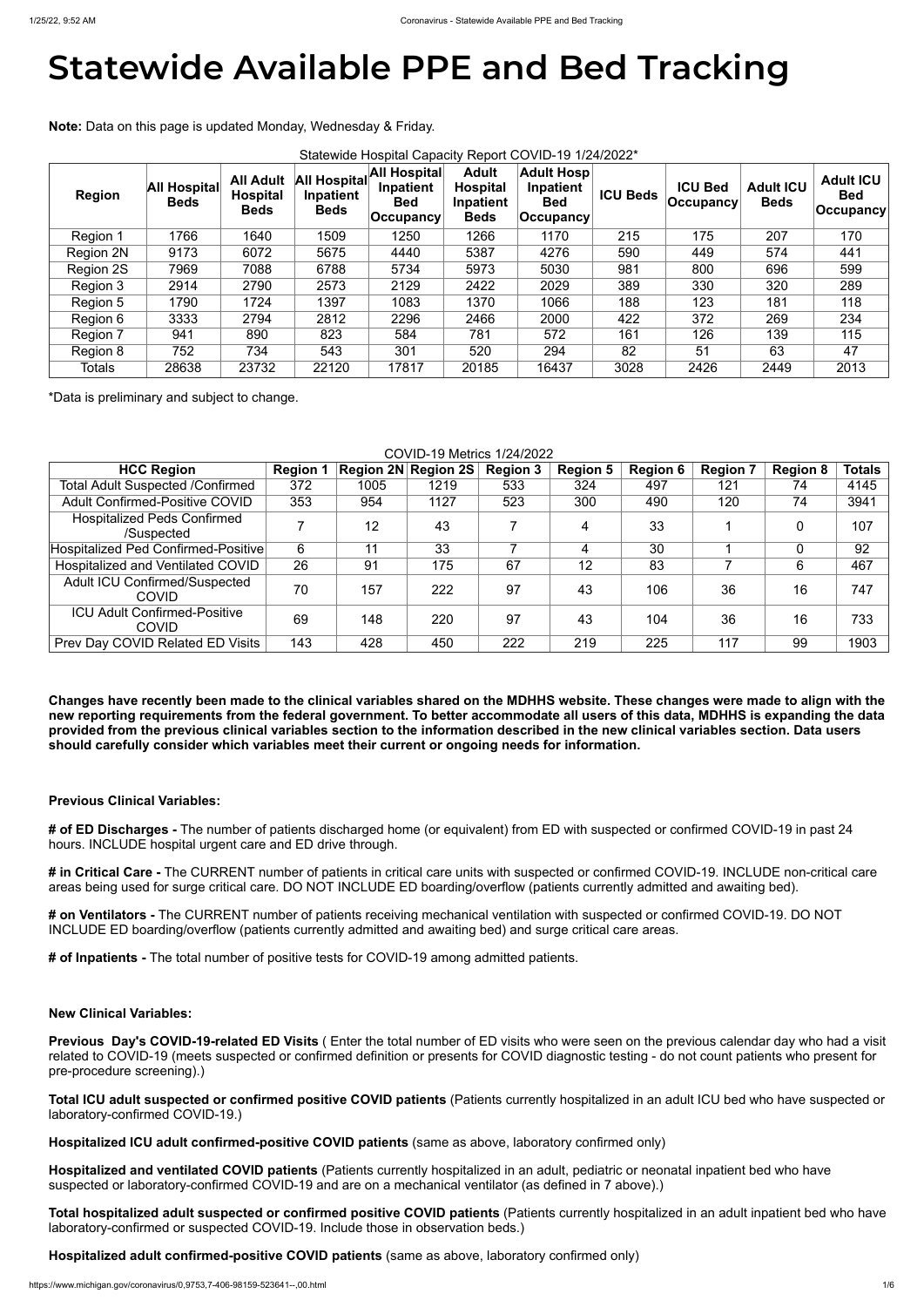**Total hospitalized pediatric suspected or confirmed positive COVID patients** (Patients currently hospitalized in a pediatric inpatient bed, including NICU, newborn, and nursery, who are suspected or laboratory-confirmed-positive for COVID-19. Include those in observation beds.)

**Hospitalized pediatric confirmed-positive COVID patients** (Patients currently hospitalized in a pediatric inpatient bed, including NICU, newborn, and nursery, who have laboratory-confirmed COVID-19. Include those in observation beds.)

- This information will be updated daily by 7 p.m.
- Information about Healthcare Coalition Regions is available on the **[MDHHS website](https://www.michigan.gov/mdhhs/0,5885,7-339-71548_54783_54826_56171-237197--,00.html#hcc)**.

| <b>Region</b> | N95 Masks On<br>Hand | <b>PAPRs and</b><br><b>Other</b><br><b>Respirators On</b><br>Hand | <b>Surgical</b><br><b>Masks on</b><br>Hand | <b>Eye Protection</b><br><b>On Hand</b> | <b>Gowns On</b><br>Hand | Launderable<br><b>Gowns On Hand</b> | <b>Exam Gloves</b><br>(Single) On<br>Hand |
|---------------|----------------------|-------------------------------------------------------------------|--------------------------------------------|-----------------------------------------|-------------------------|-------------------------------------|-------------------------------------------|
| Region 1      | 588771               | 182                                                               | 3557670                                    | 118050                                  | 402455                  | 4396                                | 21355452                                  |
| Region 2N     | 545861               | 607                                                               | 1307003                                    | 84939                                   | 182007                  | 4395                                | 10604547                                  |
| Region 2S     | 838822               | 1393                                                              | 4197303                                    | 404668                                  | 1092137                 | 14500                               | 33493300                                  |
| Region 3      | 281224               | 692                                                               | 1700021                                    | 98672                                   | 533969                  | 4059                                | 12561622                                  |
| Region 5      | 537606               | 373                                                               | 964396                                     | 25463                                   | 92349                   | 1148                                | 4193064                                   |
| Region 6      | 1437176              | 557                                                               | 3069873                                    | 98066                                   | 306359                  | 6586                                | 15457275                                  |
| Region 7      | 142727               | 489                                                               | 2066633                                    | 54429                                   | 54474                   | 6090                                | 8394365                                   |
| Region 8      | 182172               | 433                                                               | 795727                                     | 29399                                   | 89339                   | 5971                                | 2689949                                   |
| <b>Totals</b> | 4554359              | 4726                                                              | 17658626                                   | 913686                                  | 2753089                 | 47145                               | 108749574                                 |

## Statewide Hospital Available PPE Tracking for COVID-19 1/19/2022\*\*

\*\*Data is preliminary and subject to change.

Data is self-reported by hospitals daily to the EM Resource System per **[MDHHS Director Robert Gordon's Emergency Order](https://www.michigan.gov/documents/coronavirus/MDHHS_epidemic_reporting_order_and_instructions_684709_7.pdf)**.

Changes in inventory numbers have likely occurred since reporting was completed.

**Region1** - Clinton, Eaton, Gratiot, Hillsdale, Ingham, Jackson, Lenawee, Livingston and Shiawassee counties.

**Region 2S** - City of Detroit and Monroe, Washtenaw and Wayne counties.

**Region 2N** - Macomb, Oakland and St. Clair counties.

**Region 3** - Saginaw, Alcona, Iosco, Ogemaw, Arenac, Gladwin, Midland, Bay, Genesee, Tuscola, Lapeer, Sanilac and Huron counties.

**Region 5** - Allegan, Barry, Calhoun, Branch, St. Joseph, Cass, Berrien, Van Buren and Kalamazoo counties.

**Region 6** - Clare, Ionia, Isabella, Kent, Lake, Mason, Mecosta, Montcalm, Muskegon, Newaygo, Oceana, Osceola and Ottawa counties.

**Region 7** - Manistee, Wexford, Missaukee, Roscommon, Benzie, Leelanau, Grand Traverse, Kalkaska, Crawford, Oscoda, Antrim, Otsego, Montmorency, Alpena, Presque Ilse, Cheboygan, Emmet and Charlevoix counties.

**Region 8** - Chippewa, Mackinac, Luce, Schoolcraft, Delta, Alger, Marquette, Dickinson, Menominee, Baraga, Iron, Gogebic, Ontonagon, Houghton and Keweenaw counties.

#### PPE Days On Hand as of 1/24/2022

|                                            |                       | <b>Surgical</b>       |                          | <b>Exam</b>             | <b>Eye</b>            |                      |
|--------------------------------------------|-----------------------|-----------------------|--------------------------|-------------------------|-----------------------|----------------------|
| <b>Hospital</b>                            | N95 Masks             | <b>Masks</b>          | Gowns                    | <b>Gloves</b>           | <b>Protection</b>     |                      |
| Allegan General Hospital                   | >30 days              | >30 days              | >30 days                 | >30 days                | >30 days              | <b>Health System</b> |
| <b>Ascension Borgess Hospital</b>          | $>30$ days            | >30 days              | >30 days                 | >30 days                | >30 days              | <b>Health System</b> |
| <b>Ascension Borgess-Pipp Hospital</b>     | >30 days              | >30 days              | >30 days                 | >30 days                | >30 days              | <b>Health System</b> |
| Ascension Brighton Center for Recovery     | 15-30 days            | $15-30$ days          | >30 days                 | $>30$ days              | >30 days              | <b>Health System</b> |
| <b>Ascension Genesys Hospital</b>          | >30 days              | >30 days              | >30 days                 | $7-14$ days             | 15-30 days            | Health System        |
| Ascension Macomb Oakland Madison Heights   | >30 days              | >30 days              | 4-6 days                 | >30 days                | >30 days              | <b>Health System</b> |
| <b>Ascension Macomb Oakland Warren</b>     | >30 days              | >30 days              | 15-30 days               | >30 days                | >30 days              | Health System        |
| Ascension Providence Hospital Novi         | >30 days              | >30 days              | $7-14$ days              | $\overline{>30}$ days   | >30 days              | <b>Health System</b> |
| Ascension Providence Hospital Southfield   | $\overline{>30}$ days | $\overline{>30}$ days | $\overline{7}$ -14 days  | $\overline{7}$ -14 days | $\overline{>}30$ days | <b>Health System</b> |
| <b>Ascension Providence Rochester</b>      | >30 days              | $\overline{>30}$ days | $15-30$ days             | $\overline{>30}$ days   | >30 days              | <b>Health System</b> |
| <b>Ascension River District Hospital</b>   | >30 days              | >30 days              | >30 days                 | >30 days                | >30 days              | <b>Health System</b> |
| Ascension St. John Hospital                | $15-30$ days          | >30 days              | $15-30$ days             | $\overline{>30}$ days   | $15-30$ days          | <b>Health System</b> |
| Ascension St. Joseph Hospital              | $>30$ days            | $\overline{>30}$ days | >30 days                 | $\overline{>30}$ days   | >30 days              | <b>Health System</b> |
| <b>Ascension St. Mary's Hospital</b>       | >30 days              | $\overline{>30}$ days | $\overline{>30}$ days    | $>30$ days              | >30 days              | <b>Health System</b> |
| <b>Ascension Standish Hospital</b>         | >30 days              | $\overline{>30}$ days | >30 days                 | >30 days                | >30 days              | <b>Health System</b> |
| <b>Aspirus Iron River Hospital</b>         | >30 days              | $>30$ days            | $15-30$ days             | 15-30 days              | 15-30 days            | <b>Health System</b> |
| Aspirus Ironwood Hospital                  | $\overline{>30}$ days | $\overline{>30}$ days | $\overline{15}$ -30 days | 15-30 days              | $>30$ days            | <b>Health System</b> |
| Aspirus Keweenaw Hospital                  | >30 days              | $15-30$ days          | $\overline{>30}$ days    | >30 days                | >30 days              | <b>Health System</b> |
| Aspirus Ontonagon Hospital                 | >30 days              | $>30$ days            | $\overline{>30}$ days    | >30 days                | $\overline{>}30$ days | <b>Health System</b> |
| <b>Baraga County Memorial Hospital</b>     | $\overline{>30}$ days | >30 days              | >30 days                 | $\overline{>30}$ days   | >30 days              | Independent          |
| <b>Beaumont Farmington Hills</b>           | $>30$ days            | $\overline{>}30$ days | $>30$ days               | $>30$ days              | >30 days              | <b>Health System</b> |
| <b>Beaumont Healthcare Center - Canton</b> | >30 days              | $>30$ days            | >30 days                 | $>30$ days              | >30 days              | <b>Health System</b> |
| Beaumont Hospital - Royal Oak              | >30 days              | >30 days              | >30 days                 | >30 days                | >30 days              | <b>Health System</b> |
| <b>Beaumont Hospital - Troy</b>            | $>30$ days            | >30 days              | >30 days                 | >30 days                | >30 days              | <b>Health System</b> |
| <b>Beaumont Hospital Dearborn</b>          | >30 days              | >30 days              | >30 days                 | >30 days                | >30 days              | <b>Health System</b> |
| <b>Beaumont Hospital Grosse Pointe</b>     | >30 days              | >30 days              | >30 days                 | >30 days                | >30 days              | <b>Health System</b> |
| <b>Beaumont Hospital Taylor</b>            | >30 days              | >30 days              | >30 days                 | >30 days                | >30 days              | <b>Health System</b> |
| <b>Beaumont Hospital Trenton</b>           | >30 days              | >30 days              | >30 days                 | >30 days                | >30 days              | <b>Health System</b> |
| <b>Beaumont Hospital Wayne</b>             | >30 days              | >30 days              | >30 days                 | >30 days                | >30 days              | <b>Health System</b> |
| <b>Borgess Lee Memorial Hospital</b>       | $\overline{>}30$ days | >30 days              | >30 days                 | 15-30 days              | >30 days              | <b>Health System</b> |
| <b>Bronson Battle Creek</b>                | 15-30 days            | >30 days              | 15-30 days               | $7-14$ days             | >30 days              | <b>Health System</b> |
| <b>Bronson LakeView Hospital</b>           | >30 days              | >30 days              | >30 days                 | $15-30$ days            | >30 days              | <b>Health System</b> |
| <b>Bronson Methodist Hospital</b>          | 15-30 days            | 4-6 days              | $7-14$ days              | 4-6 days                | >30 days              | <b>Health System</b> |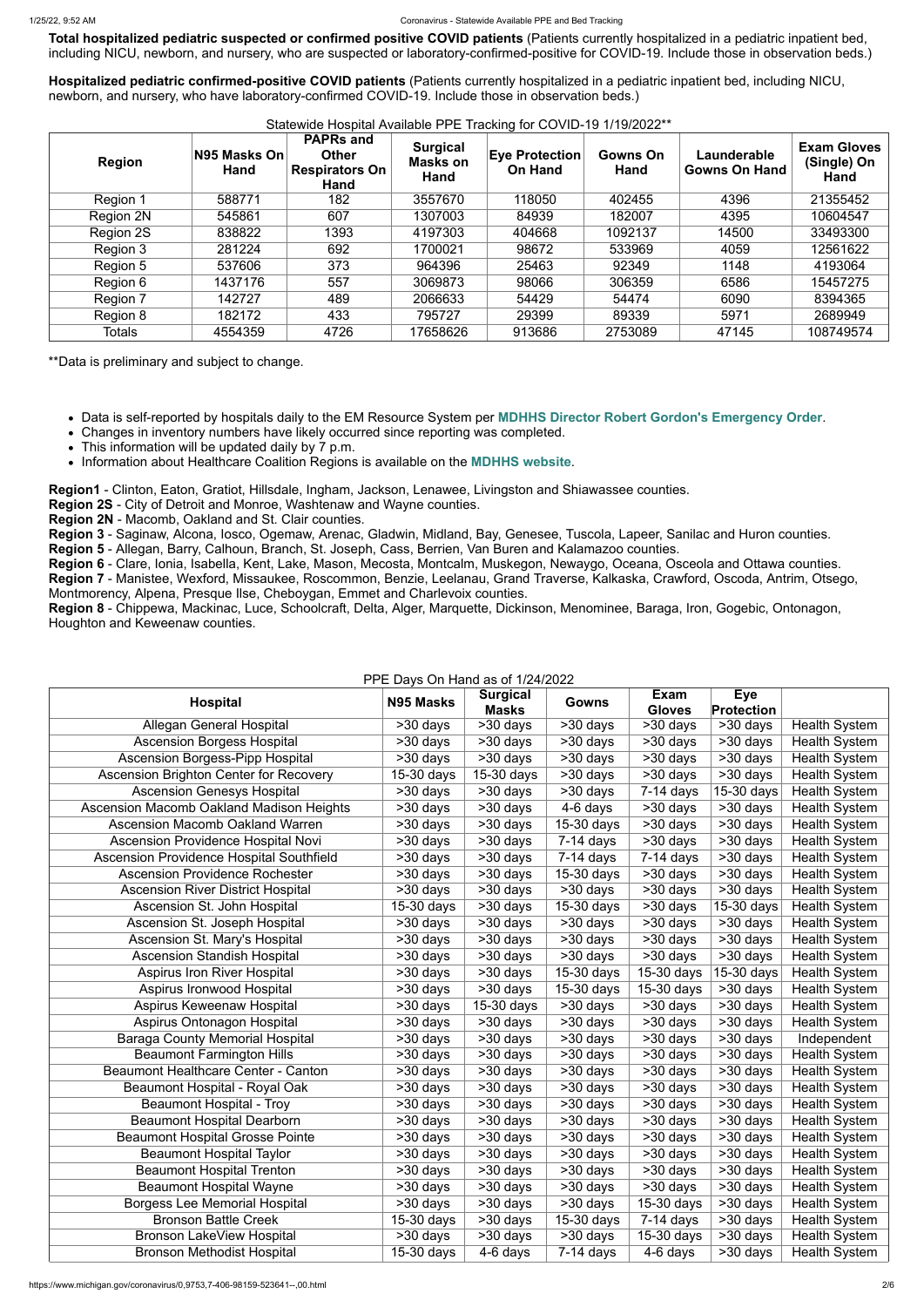#### 1/25/22, 9:52 AM Coronavirus - Statewide Available PPE and Bed Tracking

| <b>Hospital</b>                          | N95 Masks               | <b>Surgical</b><br>Masks | Gowns                    | <b>Exam</b><br><b>Gloves</b>       | <b>Eye</b><br><b>Protection</b> |                      |
|------------------------------------------|-------------------------|--------------------------|--------------------------|------------------------------------|---------------------------------|----------------------|
| <b>Bronson South Haven</b>               | 15-30 days              | >30 days                 | $1-3$ days               | $\overline{7-14}$ days             | $\overline{>30}$ days           | <b>Health System</b> |
| Children's Hospital of Michigan          | 15-30 days              | 15-30 days               | $7-14$ days              | $7-14$ days                        | 15-30 days                      | <b>Health System</b> |
| <b>Covenant Healthcare</b>               | $>30$ days              | >30 days                 | $>30$ days               | 4-6 days                           | >30 days                        | <b>Health System</b> |
| <b>Deckerville Community Hospital</b>    | >30 days                | $>30$ days               | >30 days                 | >30 days                           | >30 days                        | Independent          |
| Detroit Receiving Hosp & Univ Health Ctr | 15-30 days              | 15-30 days               | $7-14$ days              | 15-30 days                         | 15-30 days                      | <b>Health System</b> |
| Dickinson Memorial Health Care System    | >30 days                | >30 days                 | $>30$ days               | >30 days                           | >30 days                        | Independent          |
| <b>Eaton Rapids Medical Center</b>       | >30 days                | >30 days                 | >30 days                 | >30 days                           | >30 days                        | Independent          |
| <b>Garden City Hospital</b>              | >30 days                | >30 days                 | >30 days                 | 15-30 days                         | >30 days                        | <b>Health System</b> |
| <b>Harbor Beach Community Hospital</b>   | >30 days                | >30 days                 | >30 days                 | >30 days                           | >30 days                        | Independent          |
| Harper Univ/Hutzel Women's Hospitals     | 15-30 days              | $7-14$ days              | 15-30 days               | 15-30 days                         | 15-30 days                      | <b>Health System</b> |
| Helen Newberry Joy Hospital              | $7-14$ days             | $7-14$ days              | $7-14$ days              | $7-14$ days                        | $\overline{7}$ -14 days         | Independent          |
| Henry Ford West Bloomfield Hospital      | >30 days                | >30 days                 | >30 days                 | >30 days                           | >30 days                        | <b>Health System</b> |
| Henry Ford Allegiance Health             | >30 days                | >30 days                 | >30 days                 | >30 days                           | >30 days                        | <b>Health System</b> |
| Henry Ford Health Center Brownstown      | >30 days                | 15-30 days               | $15-30$ days             | >30 days                           | >30 days                        | <b>Health System</b> |
| <b>Henry Ford Hospital</b>               | 15-30 days              | 15-30 days               | 15-30 days               | 15-30 days                         | 15-30 days                      | <b>Health System</b> |
| Henry Ford Macomb Hospital               | >30 days                | >30 days                 | >30 days                 | 15-30 days                         | >30 days                        | <b>Health System</b> |
| Henry Ford Med Center Sterling Heights   | $1-3$ days              | 1-3 days                 | $1-3$ days               | 4-6 days                           | $1-3$ days                      | <b>Health System</b> |
| Henry Ford Medical Center - Fairlane     | $7-14$ days             | $7-14$ days              | $7-14$ days              | $7-14$ days                        | $7-14$ days                     | <b>Health System</b> |
| Henry Ford Medical Center- Cottage       | $7-14$ days             | $7-14$ days              | $\overline{7}$ -14 days  | $7-14$ days                        | 4-6 days                        | <b>Health System</b> |
| Henry Ford Wyandotte Hospital            | 15-30 days              | 15-30 days               | 15-30 days               | 15-30 days                         | 15-30 days                      | <b>Health System</b> |
| <b>Hills and Dales General Hospital</b>  | >30 days                | >30 days                 | $\overline{>30}$ days    | >30 days                           | $\overline{>30}$ days           | Independent          |
| <b>Hillsdale Hospital</b>                | >30 days                | $\overline{>30}$ days    | >30 days                 | $\overline{\phantom{1}}$ > 30 days | $>30$ days                      | Independent          |
| <b>Holland Community Hospital</b>        | 15-30 days              | >30 days                 | $>30$ days               | >30 days                           | 15-30 days                      | Independent          |
| <b>Hurley Medical Center</b>             | >30 days                | $\overline{>}30$ days    | >30 days                 | 15-30 days                         | >30 days                        | <b>Health System</b> |
| Huron Valley Sinai Hospital              | 15-30 days              | $\overline{15}$ -30 days | $15-30$ days             | 15-30 days                         | $15-30$ days                    | <b>Health System</b> |
| Kalkaska Memorial Health Center          | >30 days                | $>30$ days               | >30 days                 | $\overline{\phantom{1}}$ > 30 days | >30 days                        | Independent          |
| <b>Karmanos Cancer Center</b>            | $>30$ days              | >30 days                 | $\overline{>30}$ days    | >30 days                           | $\overline{>30}$ days           | <b>Health System</b> |
| Lake Huron Medical Center (was SJMPH)    | $\overline{1}5-30$ days | $\overline{15}$ -30 days | $\overline{1}5-30$ days  | $\overline{15}$ -30 days           | $\sqrt{15-30}$ days             | <b>Health System</b> |
| Lakeland Hospital, Niles                 | >30 days                | >30 days                 | >30 days                 | $>30$ days                         | >30 days                        | <b>Health System</b> |
| Lakeland Hospital, Watervliet            | >30 days                | >30 days                 | $>30$ days               | $>30$ days                         | >30 days                        | <b>Health System</b> |
| Lakeland Medical Center. - St. Joseph    | >30 days                | >30 days                 | >30 days                 | >30 days                           | >30 days                        | <b>Health System</b> |
| <b>Mackinac Straits Hospital</b>         | >30 days                | >30 days                 | $7-14$ days              | $7-14$ days                        | $7-14$ days                     | Independent          |
| Marlette Regional Hospital               | $>30$ days              | >30 days                 | >30 days                 | >30 days                           | >30 days                        | Independent          |
| <b>McKenzie Memorial Hospital</b>        | >30 days                | >30 days                 | >30 days                 | >30 days                           | >30 days                        | Independent          |
| McLaren - Macomb                         | 15-30 days              | 15-30 days               | 15-30 days               | 4-6 days                           | 15-30 days                      | <b>Health System</b> |
| <b>McLaren Bay Region</b>                | $7-14$ days             | $7-14$ days              | $7-14$ days              | $7-14$ days                        | $7-14$ days                     | <b>Health System</b> |
| <b>McLaren Bay Special Care</b>          | >30 days                | >30 days                 | >30 days                 | 4-6 days                           | >30 days                        | <b>Health System</b> |
| <b>McLaren Caro Region</b>               | 15-30 days              | 15-30 days               | 15-30 days               | 15-30 days                         | 15-30 days                      | <b>Health System</b> |
| McLaren Central Michigan Hospital        | $>30$ days              | >30 days                 | >30 days                 | >30 days                           | >30 days                        | <b>Health System</b> |
| <b>McLaren Flint</b>                     | >30 days                | 15-30 days               | >30 days                 | >30 days                           | 15-30 days                      | <b>Health System</b> |
| <b>McLaren Greater Lansing</b>           | >30 days                | >30 days                 | >30 days                 | >30 days                           | >30 days                        | <b>Health System</b> |
| <b>McLaren Lapeer Region</b>             | >30 days                | 15-30 days               | 15-30 days               | $1-3$ days                         | 15-30 days                      | <b>Health System</b> |
| McLaren Northern Michigan - Cheboygan    | >30 days                | >30 days                 | >30 days                 | >30 days                           | >30 days                        | <b>Health System</b> |
| McLaren Northern Michigan - Petoskey     | >30 days                | >30 days                 | >30 days                 | >30 days                           | >30 days                        | <b>Health System</b> |
| McLaren Orthopedic Hospital              | >30 days                | >30 days                 | >30 days                 | >30 days                           | >30 days                        | <b>Health System</b> |
| <b>McLaren Port Huron Hospital</b>       | >30 days                | >30 days                 | 15-30 days               | >30 days                           | $7-14$ days                     | <b>Health System</b> |
| <b>McLaren Thumb Region</b>              | 15-30 days              | 15-30 days               | 15-30 days               | 15-30 days                         | 15-30 days                      | <b>Health System</b> |
| McLaren-Oakland Hospital                 | 15-30 days              | $7-14$ days              | 15-30 days               | >30 days                           | 15-30 days                      | <b>Health System</b> |
| <b>Memorial Healthcare</b>               | $7-14$ days             | $\overline{7}$ -14 days  | $\overline{7}$ -14 days  | 15-30 days                         | $7-14$ days                     | Independent          |
| Mercy Health Lakeshore Campus            | >30 days                | >30 days                 | >30 days                 | >30 days                           | >30 days                        | <b>Health System</b> |
| <b>Mercy Health Mercy Campus</b>         | >30 days                | $\overline{>30}$ days    | $>30$ days               | >30 days                           | >30 days                        | <b>Health System</b> |
| <b>Mercy Health Southwest Campus</b>     | >30 days                | >30 days                 | $15-30$ days             | >30 days                           | 15-30 days                      | <b>Health System</b> |
| Mercy Health St. Mary's Main Campus      | $\overline{>30}$ days   | >30 days                 | >30 days                 | >30 days                           | >30 days                        | <b>Health System</b> |
| MidMichigan Medical Center - Alpena      | >30 days                | >30 days                 | >30 days                 | >30 days                           | >30 days                        | <b>Health System</b> |
| MidMichigan Medical Center - Clare       | 15-30 days              | $\overline{>30}$ days    | 15-30 days               | >30 days                           | >30 days                        | <b>Health System</b> |
| MidMichigan Medical Center - Gladwin     | >30 days                | >30 days                 | >30 days                 | >30 days                           | >30 days                        | <b>Health System</b> |
| MidMichigan Medical Center - Gratiot     | $15-30$ days            | >30 days                 | $\overline{15}$ -30 days | >30 days                           | >30 days                        | <b>Health System</b> |
| MidMichigan Medical Center - Midland     | 15-30 days              | >30 days                 | >30 days                 | >30 days                           | >30 days                        | <b>Health System</b> |
| MidMichigan Medical Center - Mt Pleasant | 15-30 days              | >30 days                 | 15-30 days               | >30 days                           | >30 days                        | <b>Health System</b> |
| MidMichigan Medical Center - West Branch | >30 days                | >30 days                 | >30 days                 | >30 days                           | >30 days                        | <b>Health System</b> |
| <b>Munising Memorial Hospital</b>        | >30 days                | >30 days                 | >30 days                 | >30 days                           | $>30$ days                      | Independent          |
| Munson Healthcare Cadillac Hospital      | >30 days                | >30 days                 | >30 days                 | >30 days                           | >30 days                        | <b>Health System</b> |
| Munson Healthcare Charlevoix Hospital    | >30 days                | >30 days                 | >30 days                 | >30 days                           | >30 days                        | <b>Health System</b> |
| Munson Healthcare Grayling Hospital      | >30 days                | >30 days                 | >30 days                 | >30 days                           | >30 days                        | <b>Health System</b> |
| Munson Healthcare Manistee Hospital      | >30 days                | >30 days                 | >30 days                 | >30 days                           | >30 days                        | <b>Health System</b> |
| <b>Munson Medical Center</b>             | >30 days                | >30 days                 | >30 days                 | >30 days                           | $>30$ days                      | <b>Health System</b> |
| North Ottawa Community Hosp              | >30 days                | >30 days                 | >30 days                 | >30 days                           | >30 days                        | Independent          |
| <b>OSF St. Francis Hospital</b>          | >30 days                | >30 days                 | >30 days                 | >30 days                           | >30 days                        | Independent          |
| Oaklawn Hospital                         | >30 days                | >30 days                 | >30 days                 | >30 days                           | 15-30 days                      | Independent          |
| <b>Otsego Memorial Hospital</b>          | >30 days                | >30 days                 | >30 days                 | >30 days                           | >30 days                        | <b>Health System</b> |
| <b>Paul Oliver Memorial Hospital</b>     | >30 days                | >30 days                 | >30 days                 | >30 days                           | >30 days                        | <b>Health System</b> |
| <b>Pontiac General Hospital</b>          | >30 days                | 15-30 days               | >30 days                 | 15-30 days                         | $>30$ days                      | Independent          |
| ProMedica CV Hickman Hospital            | $7-14$ days             | $7-14$ days              | $7-14$ days              | $7-14$ days                        | $7-14$ days                     | <b>Health System</b> |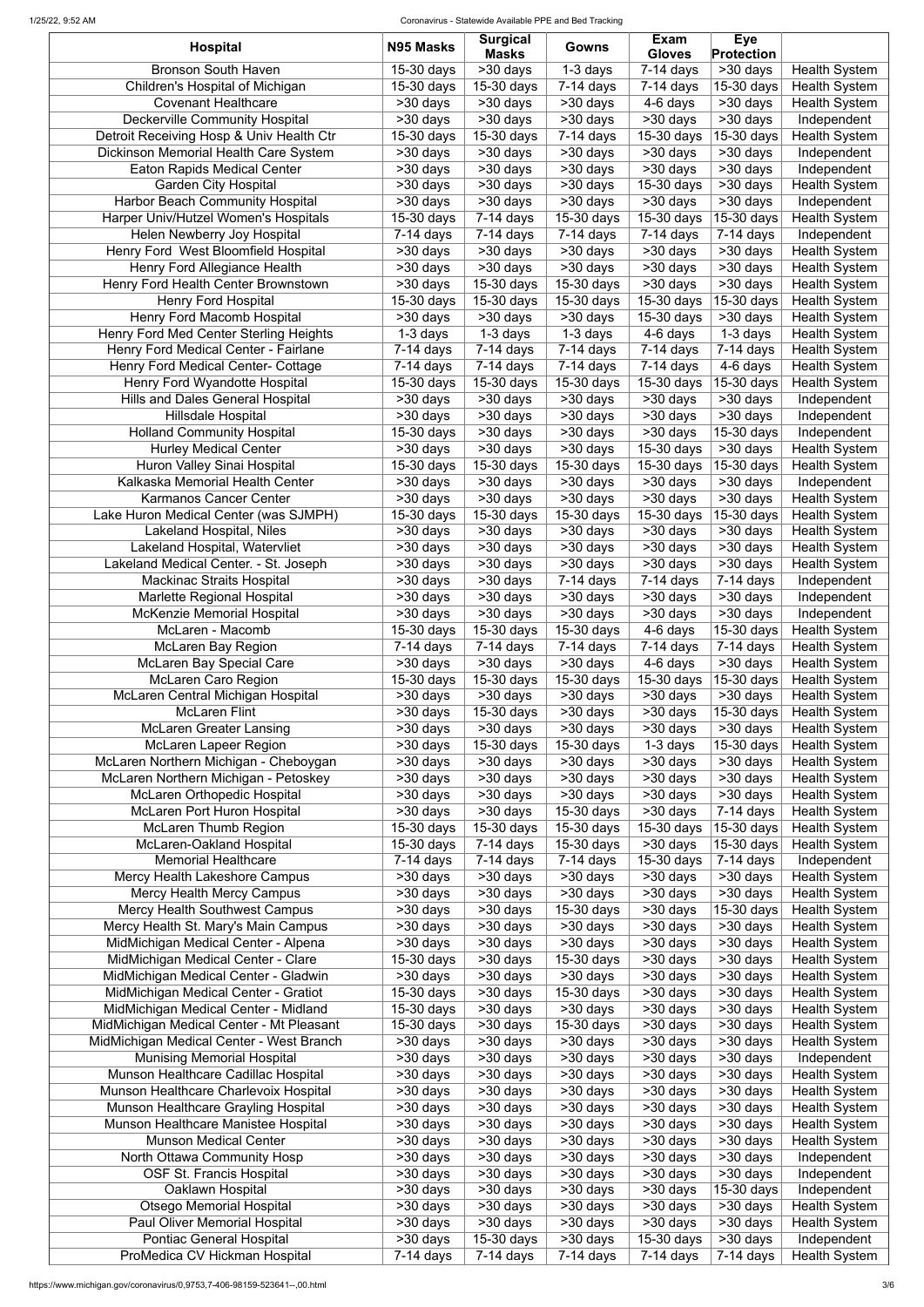#### 1/25/22, 9:52 AM Coronavirus - Statewide Available PPE and Bed Tracking

| <b>Hospital</b>                          | N95 Masks               | <b>Surgical</b><br><b>Masks</b>    | Gowns                   | <b>Exam</b><br><b>Gloves</b> | <b>Eye</b><br><b>Protection</b> |                      |
|------------------------------------------|-------------------------|------------------------------------|-------------------------|------------------------------|---------------------------------|----------------------|
| ProMedica Coldwater Regional Hospital    | $7-14$ days             | $\overline{7}$ -14 days            | $7-14$ days             | $\overline{7}$ -14 days      | $7-14$ days                     | <b>Health System</b> |
| Promedica Monroe Regional Hospital       | $\overline{7}$ -14 days | $7-14$ days                        | $\overline{7}$ -14 days | $7-14$ days                  | $7-14$ days                     | <b>Health System</b> |
| <b>Scheurer Hospital</b>                 | >30 days                | >30 days                           | >30 days                | >30 days                     | >30 days                        | Independent          |
| <b>Schoolcraft Memorial Hospital</b>     | >30 days                | $>30$ days                         | >30 days                | $>30$ days                   | >30 days                        | Independent          |
| <b>Sheridan Community Hospital</b>       | >30 days                | $7-14$ days                        | 15-30 days              | $7-14$ days                  | $7-14$ days                     | Independent          |
| Sinai-Grace Hospital                     | >30 days                | 4-6 days                           | 15-30 days              | $>30$ days                   | $>30$ days                      | <b>Health System</b> |
| <b>Sparrow Carson City Hospital</b>      | >30 days                | 15-30 days                         | $7-14$ days             | 15-30 days                   | >30 days                        | <b>Health System</b> |
| <b>Sparrow Clinton Hospital</b>          | 15-30 days              | 15-30 days                         | $7-14$ days             | 15-30 days                   | >30 days                        | <b>Health System</b> |
| <b>Sparrow Eaton</b>                     | >30 days                | 15-30 days                         | >30 days                | >30 days                     | >30 days                        | <b>Health System</b> |
| <b>Sparrow Hospital</b>                  | >30 days                | >30 days                           | >30 days                | >30 days                     | >30 days                        | <b>Health System</b> |
| Sparrow Hospital-St. Lawrence            | 0                       | $\overline{0}$                     | 0                       | 0                            | 0                               | <b>Health System</b> |
| Sparrow Ionia Hospital                   | $7-14$ days             | 15-30 days                         | $\overline{7}$ -14 days | $15-30$ days                 | 15-30 days                      | <b>Health System</b> |
| <b>Sparrow Specialty Hospital</b>        | >30 days                | $>30$ days                         | >30 days                | >30 days                     | >30 days                        | <b>Health System</b> |
| Spectrum Health - Big Rapids Hospital    | >30 days                | >30 days                           | >30 days                | >30 days                     | $>30$ days                      | <b>Health System</b> |
| Spectrum Health - Blodgett Hospital      | >30 days                | >30 days                           | >30 days                | >30 days                     | >30 days                        | <b>Health System</b> |
| Spectrum Health - Butterworth Hospital   | >30 days                | $>30$ days                         | >30 days                | $>30$ days                   | >30 days                        | <b>Health System</b> |
| Spectrum Health - Ludington Hospital     | >30 days                | >30 days                           | >30 days                | >30 days                     | >30 days                        | <b>Health System</b> |
| Spectrum Health - Pennock Hospital       | >30 days                | >30 days                           | >30 days                | >30 days                     | >30 days                        | <b>Health System</b> |
| Spectrum Health - Reed City Hospital     | $\overline{>30}$ days   | >30 days                           | >30 days                | >30 days                     | >30 days                        | <b>Health System</b> |
| Spectrum Health Gerber Memorial          | >30 days                | $\overline{>30}$ days              | >30 days                | $\overline{>30}$ days        | >30 days                        | <b>Health System</b> |
| Spectrum Health Kelsey Hospital          | $>30$ days              | >30 days                           | >30 days                | >30 days                     | $\overline{>30}$ days           | <b>Health System</b> |
| <b>Spectrum Health United Hospital</b>   | >30 days                | $\overline{>30}$ days              | $>30$ days              | >30 days                     | $\overline{>30}$ days           | <b>Health System</b> |
| Spectrum Health Zeeland Hospital         | $\overline{>30}$ days   | $\overline{>30}$ days              | >30 days                | >30 days                     | $\overline{>30}$ days           | <b>Health System</b> |
| Spectrum Helen DeVos Children's Hospital | $>30$ days              | $\overline{>30}$ days              | >30 days                | $\overline{>30}$ days        | $>30$ days                      | <b>Health System</b> |
| St. Joseph Mercy Brighton                | $>30$ days              | >30 days                           | >30 days                | >30 days                     | $\overline{>30}$ days           | <b>Health System</b> |
| St. Joseph Mercy Chelsea                 | $>30$ days              | $\overline{\phantom{1}}$ > 30 days | >30 days                | $\overline{>30}$ days        | $\overline{>30}$ days           | <b>Health System</b> |
| St. Joseph Mercy Hospital                | $\overline{4}$ -6 days  | 4-6 days                           | 4-6 days                | $\overline{4}$ -6 days       | >30 days                        | <b>Health System</b> |
| St. Joseph Mercy Livingston Hospital     | $>30$ days              | $\overline{>30}$ days              | $7-14$ days             | $7-14$ days                  | >30 days                        | <b>Health System</b> |
| St. Joseph Mercy Oakland                 | >30 days                | >30 days                           | >30 days                | >30 days                     | >30 days                        | <b>Health System</b> |
| St. Mary Mercy Hospital                  | >30 days                | $15-30$ days                       | 15-30 days              | >30 days                     | $15-30$ days                    | <b>Health System</b> |
| St.John Medical Center - Macomb Township | 4-6 days                | $7-14$ days                        | $7-14$ days             | $7-14$ days                  | $7-14$ days                     | <b>Health System</b> |
| <b>Straith Hospital</b>                  | >30 days                | >30 days                           | >30 days                | >30 days                     | $\overline{>30}$ days           | Independent          |
| <b>Sturgis Hospital</b>                  | >30 days                | >30 days                           | >30 days                | >30 days                     | >30 days                        | Independent          |
| <b>Three Rivers Health</b>               | >30 days                | >30 days                           | $>30$ days              | $>30$ days                   | $>30$ days                      | Independent          |
| UP Health System - Marquette             | >30 days                | >30 days                           | 15-30 days              | 15-30 days                   | >30 days                        | <b>Health System</b> |
| UP Health System - Portage               | >30 days                | >30 days                           | >30 days                | >30 days                     | >30 days                        | <b>Health System</b> |
| <b>UP Health System-Bell</b>             | >30 days                | >30 days                           | $>30$ days              | >30 days                     | >30 days                        | <b>Health System</b> |
| University of MI Hospitals & Health Ctr  | >30 days                | 15-30 days                         | >30 days                | >30 days                     | >30 days                        | <b>Health System</b> |
| University of Michigan Health - West     | >30 days                | $7-14$ days                        | >30 days                | >30 days                     | >30 days                        | <b>Health System</b> |
| War Memorial Hospital                    | >30 days                | >30 days                           | >30 days                | >30 days                     | >30 days                        | Independent          |

## Patient Census as of 1/24/2022

| <b>Hospital</b>                                 | COVID-19<br><b>Patients</b> | COVID-19<br><b>Patients in ICU</b> | <b>Bed</b><br><b>Occupancy</b><br>% |
|-------------------------------------------------|-----------------------------|------------------------------------|-------------------------------------|
| <b>Allegan General Hospital</b>                 | $\overline{2}$              | 0                                  | 44%                                 |
| <b>Ascension Borgess Hospital</b>               | 48                          | $\overline{7}$                     | 72%                                 |
| <b>Ascension Borgess-Pipp Hospital</b>          | $\overline{0}$              | $\overline{0}$                     | 59%                                 |
| <b>Ascension Genesys Hospital</b>               | 92                          | $\overline{26}$                    | 90%                                 |
| <b>Ascension Macomb Oakland Madison Heights</b> | $\overline{20}$             | $\overline{5}$                     | 63%                                 |
| <b>Ascension Macomb Oakland Warren</b>          | $\overline{82}$             | $\overline{11}$                    | 89%                                 |
| Ascension Providence Hospital Novi              | 54                          | $\overline{15}$                    | 83%                                 |
| <b>Ascension Providence Hospital Southfield</b> | $\overline{43}$             | $\overline{10}$                    | 78%                                 |
| <b>Ascension Providence Rochester</b>           | $\overline{20}$             | $\overline{7}$                     | 51%                                 |
| <b>Ascension River District Hospital</b>        | $\overline{3}$              | $\overline{2}$                     | 27%                                 |
| Ascension St. John Hospital                     | 106                         | $\overline{13}$                    | 83%                                 |
| <b>Ascension St. Joseph Hospital</b>            | $\overline{7}$              | 4                                  | 50%                                 |
| Ascension St. Mary's Hospital                   | $\overline{35}$             | $\overline{5}$                     | 90%                                 |
| <b>Ascension Standish Hospital</b>              | $\overline{4}$              | $\overline{1}$                     | 56%                                 |
| <b>Aspirus Iron River Hospital</b>              | 1                           | $\overline{0}$                     | 35%                                 |
| <b>Aspirus Ironwood Hospital</b>                | 6                           | 0                                  | 41%                                 |
| <b>Aspirus Keweenaw Hospital</b>                | $\overline{\mathbf{4}}$     | $\overline{2}$                     | 39%                                 |
| <b>Aspirus Ontonagon Hospital</b>               | $\mathbf 0$                 | $\overline{0}$                     | 20%                                 |
| <b>Baraga County Memorial Hospital</b>          | 3                           | 0                                  | 67%                                 |
| <b>Beaumont Farmington Hills</b>                | 49                          | 3                                  | 99%                                 |
| <b>Beaumont Hospital - Royal Oak</b>            | 188                         | 11                                 | 77%                                 |
| <b>Beaumont Hospital - Troy</b>                 | 92                          | $\overline{18}$                    | 86%                                 |
| <b>Beaumont Hospital Dearborn</b>               | 111                         | 13                                 | 96%                                 |
| <b>Beaumont Hospital Grosse Pointe</b>          | 41                          | 5                                  | 67%                                 |
| <b>Beaumont Hospital Taylor</b>                 | 41                          | $\overline{4}$                     | 71%                                 |
| <b>Beaumont Hospital Trenton</b>                | 38                          | 3                                  | 81%                                 |
| <b>Beaumont Hospital Wayne</b>                  | 32                          | $\overline{0}$                     | 91%                                 |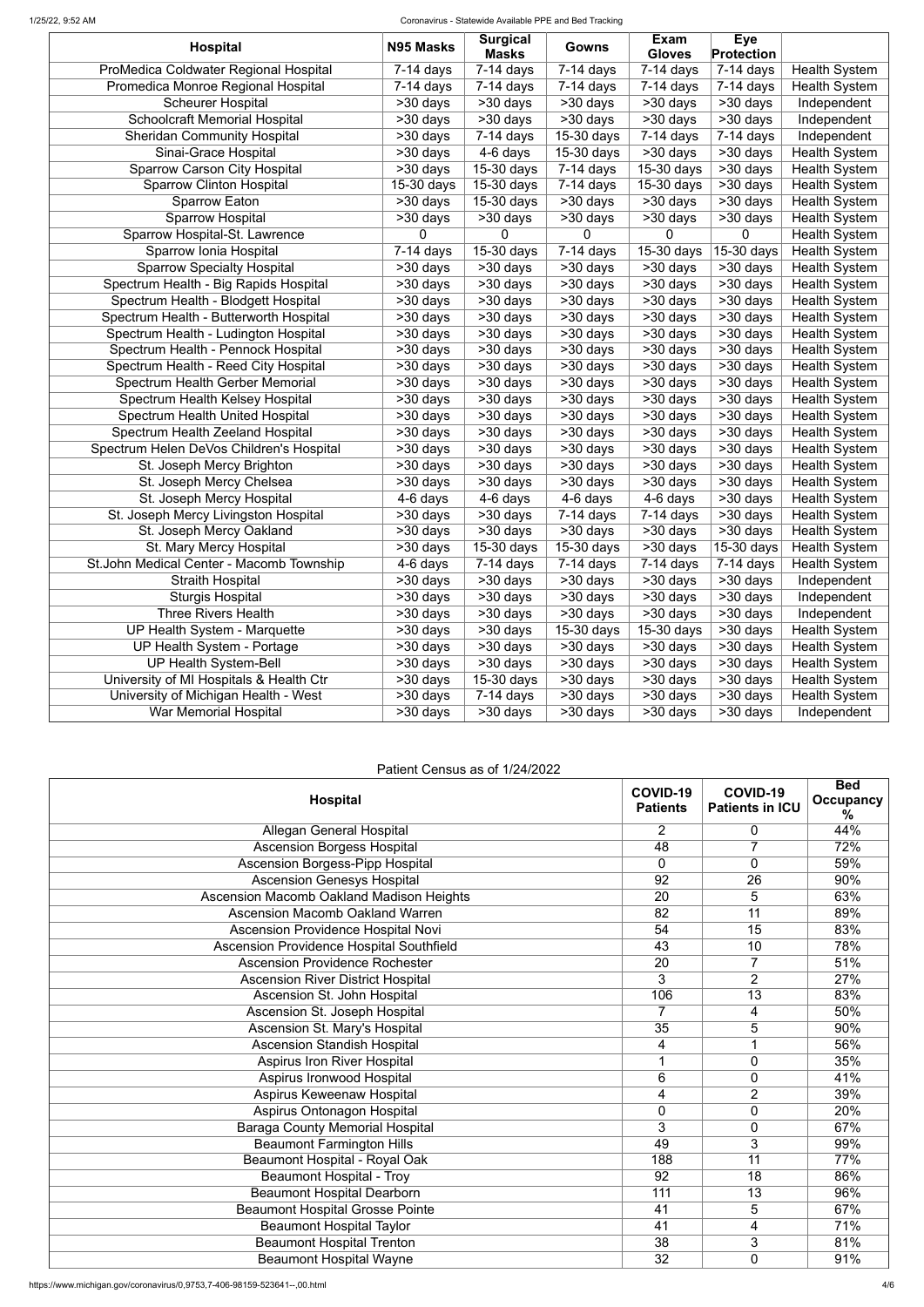| <b>Hospital</b>                                                       | COVID-19<br><b>Patients</b> | COVID-19<br><b>Patients in ICU</b> | <b>Bed</b><br><b>Occupancy</b><br>% |
|-----------------------------------------------------------------------|-----------------------------|------------------------------------|-------------------------------------|
| <b>Borgess Lee Memorial Hospital</b>                                  | 4                           | 0                                  | 48%                                 |
| <b>Bronson Battle Creek</b>                                           | 49                          | 6                                  | 83%                                 |
| <b>Bronson LakeView Hospital</b>                                      | 4                           | 0                                  | 63%                                 |
| <b>Bronson Methodist Hospital</b>                                     | 92                          | 5                                  | 86%                                 |
| <b>Bronson South Haven</b>                                            | $\mathbf 1$                 | 0                                  | 63%                                 |
| Children's Hospital of Michigan                                       | 11                          | 0                                  | 59%                                 |
| <b>Covenant Healthcare</b>                                            | 123                         | 15                                 | 98%                                 |
| Deckerville Community Hospital                                        | 0                           | $\mathbf 0$                        | $0\%$                               |
| Detroit Receiving Hosp & Univ Health Ctr                              | 65                          | 34                                 | 97%                                 |
| Dickinson Memorial Health Care System                                 | $\overline{7}$              | 4                                  | 61%                                 |
| <b>Eaton Rapids Medical Center</b>                                    | $\overline{0}$              | 0                                  | 25%                                 |
| <b>Garden City Hospital</b><br><b>Harbor Beach Community Hospital</b> | 39<br>$\mathbf 1$           | 6<br>0                             | 78%<br>20%                          |
| Harper Univ/Hutzel Women's Hospitals                                  | 40                          | 26                                 | 88%                                 |
| Helen Newberry Joy Hospital                                           | $\overline{2}$              | 0                                  | 12%                                 |
| Henry Ford Allegiance Health                                          | 77                          | 28                                 | 74%                                 |
| <b>Henry Ford Hospital</b>                                            | 171                         | 41                                 | 84%                                 |
| Henry Ford Macomb Hospital                                            | 126                         | 24                                 | 81%                                 |
| Henry Ford West Bloomfield Hospital                                   | 47                          | $\overline{7}$                     | 82%                                 |
| Henry Ford Wyandotte Hospital                                         | 80                          | 13                                 | 78%                                 |
| <b>Hills and Dales General Hospital</b>                               | $\mathbf 1$                 | 0                                  | 60%                                 |
| <b>Hillsdale Hospital</b>                                             | 5                           | 1                                  | 40%                                 |
| <b>Holland Community Hospital</b>                                     | 14                          | 1                                  | 90%                                 |
| <b>Hurley Medical Center</b>                                          | 71                          | 20                                 | 94%                                 |
| <b>Huron Valley Sinai Hospital</b>                                    | 39                          | 4                                  | 53%                                 |
| Kalkaska Memorial Health Center                                       | $\mathbf 0$                 | 0                                  | 13%                                 |
| <b>Karmanos Cancer Center</b>                                         | 10                          | 1                                  | 68%                                 |
| Lake Huron Medical Center (was SJMPH)                                 | $\overline{18}$             | $\overline{5}$                     | 88%                                 |
| <b>Lakeland Hospital, Niles</b>                                       | $\mathbf 0$                 | 0                                  | 73%                                 |
| Lakeland Hospital, Watervliet                                         | 0                           | 0                                  | 67%                                 |
| Lakeland Medical Center. - St. Joseph                                 | 79                          | 13                                 | 86%                                 |
| <b>Mackinac Straits Hospital</b><br><b>Marlette Regional Hospital</b> | 1<br>$\mathbf 1$            | $\mathbf 0$<br>$\overline{0}$      | 27%<br>36%                          |
| McKenzie Memorial Hospital                                            | $\mathbf 0$                 | 0                                  | 20%                                 |
| McLaren - Macomb                                                      | 76                          | 6                                  | 90%                                 |
| <b>McLaren Bay Region</b>                                             | 47                          | 8                                  | 81%                                 |
| <b>McLaren Bay Special Care</b>                                       | $\mathbf 1$                 | 0                                  | 39%                                 |
| <b>McLaren Caro Region</b>                                            | $\mathbf 0$                 | 0                                  | 12%                                 |
| McLaren Central Michigan Hospital                                     | 12                          | 6                                  | 43%                                 |
| <b>McLaren Flint</b>                                                  | 48                          | 10                                 | 98%                                 |
| <b>McLaren Greater Lansing</b>                                        | 46                          | 5                                  | 91%                                 |
| <b>McLaren Lapeer Region</b>                                          | 18                          | 4                                  | 53%                                 |
| McLaren Northern Michigan - Petoskey                                  | 25                          | 3                                  | 98%                                 |
| McLaren Orthopedic Hospital                                           | $\mathbf 0$                 | 0                                  | 71%                                 |
| <b>McLaren Port Huron Hospital</b>                                    | 41                          | 12                                 | 80%                                 |
| <b>McLaren Thumb Region</b>                                           | 2                           | $\mathbf 0$                        | 52%                                 |
| McLaren-Oakland Hospital                                              | 14                          | $\overline{2}$                     | 74%                                 |
| <b>Memorial Healthcare</b>                                            | 16<br>$\overline{0}$        | $\overline{2}$<br>$\overline{0}$   | 65%<br>$0\%$                        |
| Mercy Health Lakeshore Campus<br><b>Mercy Health Mercy Campus</b>     | 69                          | 18                                 | 76%                                 |
| Mercy Health St. Mary's Main Campus                                   | 47                          | 6                                  | 85%                                 |
| MidMichigan Medical Center - Alpena                                   | 16                          | 1                                  | 84%                                 |
| MidMichigan Medical Center - Clare                                    | $\mathbf 1$                 | $\mathbf 0$                        | 57%                                 |
| MidMichigan Medical Center - Gladwin                                  | 4                           | 0                                  | 56%                                 |
| MidMichigan Medical Center - Gratiot                                  | $\overline{15}$             | $\overline{2}$                     | 62%                                 |
| MidMichigan Medical Center - Midland                                  | 48                          | 4                                  | 84%                                 |
| MidMichigan Medical Center - West Branch                              | 12                          | 0                                  | 69%                                 |
| <b>Munising Memorial Hospital</b>                                     | $\overline{0}$              | $\overline{0}$                     | 27%                                 |
| Munson Healthcare Cadillac Hospital                                   | 8                           | 8                                  | 53%                                 |
| Munson Healthcare Charlevoix Hospital                                 |                             | $\mathbf 0$                        | 20%                                 |
| Munson Healthcare Grayling Hospital                                   | 6                           | $\overline{2}$                     | 54%                                 |
| Munson Healthcare Manistee Hospital                                   | 5                           | $\overline{0}$                     | 21%                                 |
| <b>Munson Medical Center</b>                                          | 56                          | 21                                 | 75%                                 |
| North Ottawa Community Hosp                                           | 2                           | $\overline{2}$                     | 47%                                 |
| Oaklawn Hospital                                                      | 18                          | 10                                 | 52%                                 |
| <b>OSF St. Francis Hospital</b>                                       | $\overline{7}$<br>5         | $\overline{2}$<br>1                | 81%<br>51%                          |
| <b>Otsego Memorial Hospital</b><br>Paul Oliver Memorial Hospital      | $\overline{0}$              | $\mathbf 0$                        | 25%                                 |
| <b>Pontiac General Hospital</b>                                       | 18                          | 0                                  | 48%                                 |
| ProMedica Coldwater Regional Hospital                                 | 13                          |                                    | 100%                                |
| ProMedica CV Hickman Hospital                                         | 23                          | 6                                  | 100%                                |
| Promedica Monroe Regional Hospital                                    | 38                          | 8                                  | 100%                                |
|                                                                       |                             |                                    |                                     |